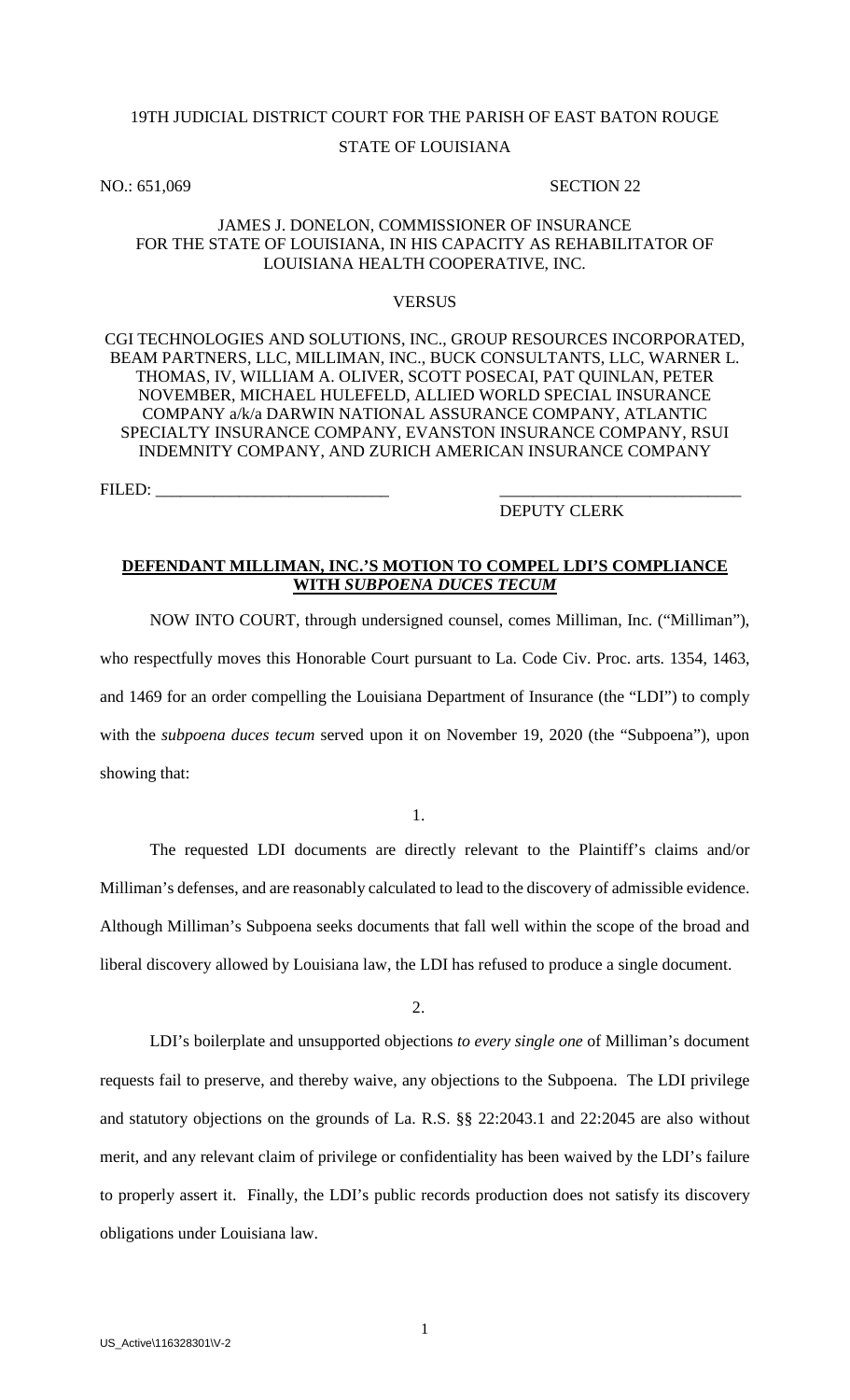In support of this Motion to Compel, Milliman attaches the following exhibits:

| <b>Exhibit A:</b> | Milliman's Amended Notice of Records Only Deposition to the<br>Louisiana Department of Insurance served November 19, 2020.                                                                                                                                                                                                 |
|-------------------|----------------------------------------------------------------------------------------------------------------------------------------------------------------------------------------------------------------------------------------------------------------------------------------------------------------------------|
| <b>Exhibit B:</b> | Pl.'s Resp. to Buck Global, LLC's First Set of Interrog. and<br>Req. for Production of Documents (Sept. 30, 2020).                                                                                                                                                                                                         |
| <b>Exhibit C:</b> | James J. Donelon, Testimony of the Louisiana Commissioner of<br>Insurance Before the Subcommittee on Oversight and<br>Investigations, Committee on Energy and Commerce, United<br>States House of Representatives Regarding: "Examining the<br>Costly Failures of Obamacare's CO-OP Insurance Loans" (Nov.<br>$5, 2015$ ). |
| <b>Exhibit D:</b> | Second Supp., Am. and Restated Pet. for Damages and<br>Request for Jury Trial, Donelon v. CGI Tech. & Solutions, Inc.,<br>et al., No. 651,069 (Oct. 25, 2017).                                                                                                                                                             |
| <b>Exhibit E:</b> | Tr. of Hr'g on Defs.' Mot. to Compel, <i>Donelon v. CGI Tech. &amp;</i><br>Solutions, Inc., et al., No. 651,069 (Sept. 25, 2020).                                                                                                                                                                                          |
| <b>Exhibit F:</b> | Objections of Louisiana Department of Insurance to Subpoena<br>Duces Tecum served November 17, 2020 by Defendant,<br>Milliman, Inc.                                                                                                                                                                                        |
| <b>Exhibit G:</b> | Objections of Louisiana Department of Insurance to Amended<br>Subpoena Duces Tecum served November 19, 2020 by<br>Defendant, Milliman, Inc.                                                                                                                                                                                |
| <b>Exhibit H:</b> | Chart: The Responsiveness of the LDI's September 2020 Public<br>Records Production.                                                                                                                                                                                                                                        |

Milliman respectfully requests that the Court sign the Rule to Show Cause filed with this Motion to Compel and, as a matter of judicial efficiency, set it for a hearing for February 12, 2021 at 9:30 a.m., the same date and time as the hearing on Defendant Buck Global, LLC's Motion to Compel LDI's Compliance with *Subpoena Duces Tecum*. In compliance with Local Rule 9.8, Milliman represents that this case is not set for trial, and that live testimony will not be offered at the hearing of this motion.

WHEREFORE, Milliman respectfully prays that, after hearing of this matter, the Court grant its Motion and order the LDI to comply fully with Milliman's Subpoena and produce documents responsive to Milliman's discovery requests.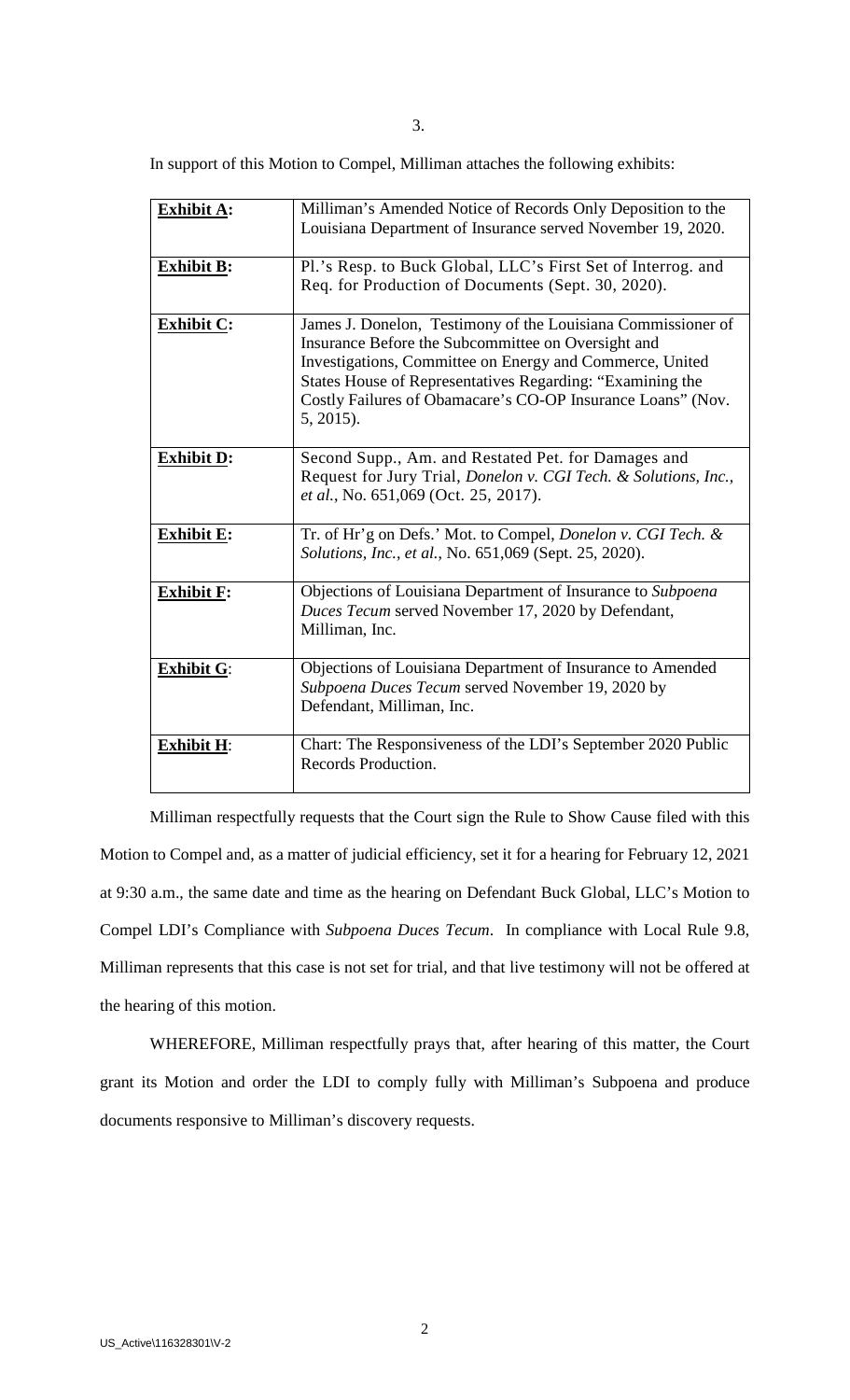Respectfully submitted,

/s/ Harry Rosenberg \_ **PHELPS DUNBAR LLP**  Harry Rosenberg (Bar # 11465) Canal Place | 365 Canal Street, Suite 2000 New Orleans, LA 70130-6534 Tel: (504) 566-1311 Fax: (504) 568-9130 E-mail: [rosenbeh@phelps.com](mailto:rosenbeh@phelps.com)

H. Alston Johnson (Bar # 7293) 400 Convention Street, Suite 1100 Baton Rouge, LA 70302 Tel: (225) 346-0285 Fax: (225) 381-9197 E-mail: [johnsona@phelps.com](mailto:johnsona@phelps.com)

# **DENTONS US LLP**

Reid L. Ashinoff (admitted *pro hac vice*) Justin N. Kattan (admitted *pro hac vice*) Justine N. Margolis (admitted *pro hac vice*) Catharine Luo (admitted *pro hac vice*) 1221 Avenue of the Americas New York, NY 10020 Tel: (212) 768-6700 Fax: (212) 768-6800 E-mail: [reid.ashinoff@dentons.com](mailto:reid.ashinoff@dentons.com) [justin.kattan@dentons.com](mailto:justin.kattan@dentons.com) [justine.margolis@dentons.com](mailto:justine.margolis@dentons.com) [catharine.luo@dentons.com](mailto:catharine.luo@dentons.com)

*Counsel for Defendant Milliman, Inc.* 

### **RULE 10.1 CERTIFICATE OF CONFERENCE**

I, Justin Kattan, the undersigned counsel for Milliman, Inc., personally conferred with John Ashley Moore, counsel for Louisiana Department of Insurance, by telephone on December 15, 2020. At this conference, despite their best efforts, counsel were unable to resolve the matters presented.

Certified this 7th day of January, 2021,

/s/ *Justin N. Kattan* (admitted *pro hac vice*)

### **CERTIFICATE OF SERVICE**

**I HEREBY CERTIFY** that a copy of the foregoing Motion to Compel has been served upon all parties through their counsel of record, by e-mail, and, additionally, upon counsel for Louisiana Department of Insurance by certified mail, return receipt requested, this 7th day of January, 2021.

*/s/ Harry Rosenberg*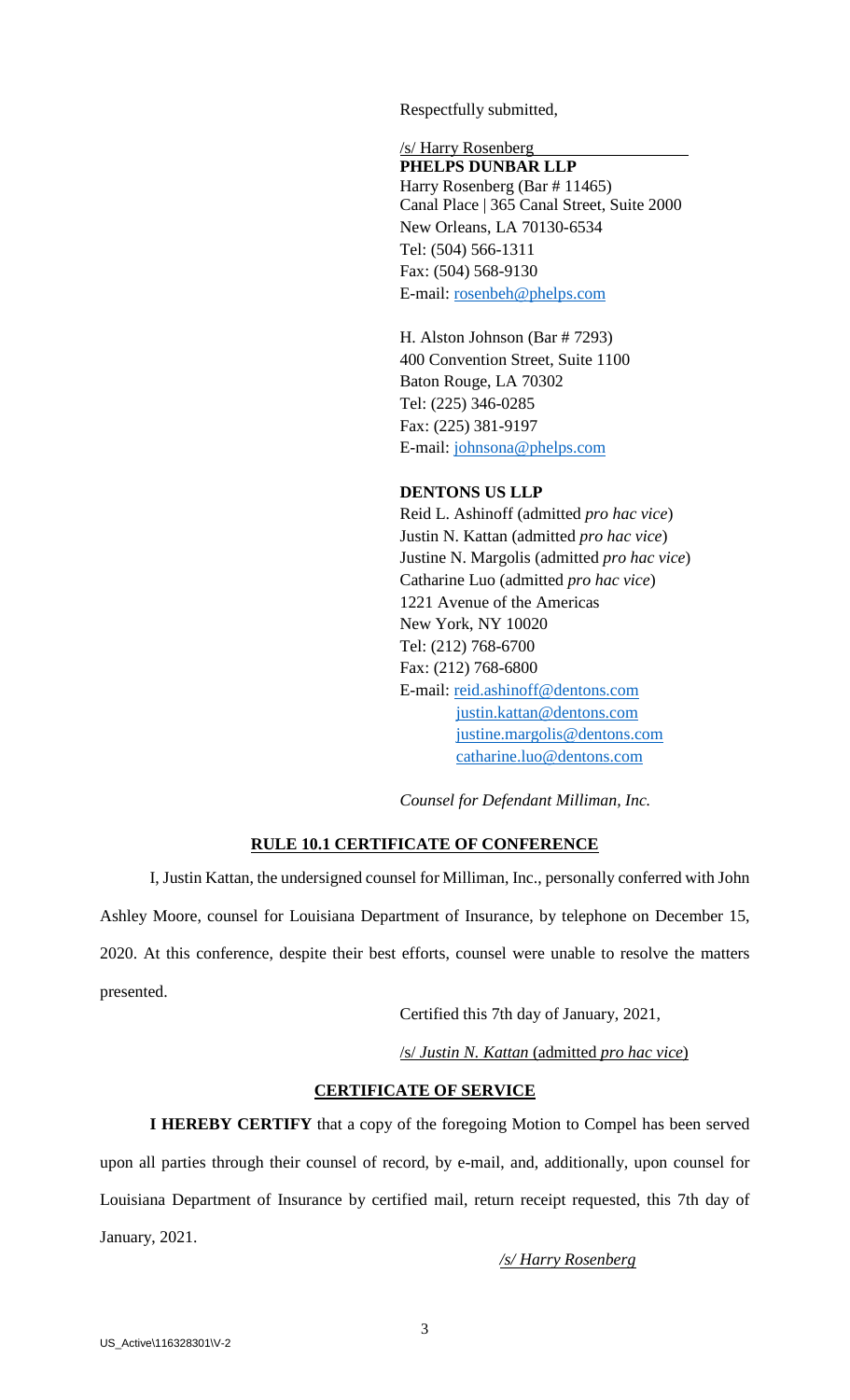# 19TH JUDICIAL DISTRICT COURT FOR THE PARISH OF EAST BATON ROUGE STATE OF LOUISIANA

### NO.: 651,069 SECTION 22

## JAMES J. DONELON, COMMISSIONER OF INSURANCE FOR THE STATE OF LOUISIANA, IN HIS CAPACITY AS REHABILITATOR OF LOUISIANA HEALTH COOPERATIVE, INC.

### **VERSUS**

CGI TECHNOLOGIES AND SOLUTIONS, INC., GROUP RESOURCES INCORPORATED, BEAM PARTNERS, LLC, MILLIMAN, INC., BUCK CONSULTANTS, LLC, WARNER L. THOMAS, IV, WILLIAM A. OLIVER, SCOTT POSECAI, PAT QUINLAN, PETER NOVEMBER, MICHAEL HULEFELD, ALLIED WORLD SPECIAL INSURANCE COMPANY a/k/a DARWIN NATIONAL ASSURANCE COMPANY, ATLANTIC SPECIALTY INSURANCE COMPANY, EVANSTON INSURANCE COMPANY, RSUI INDEMNITY COMPANY, AND ZURICH AMERICAN INSURANCE COMPANY

FILED: \_\_\_\_\_\_\_\_\_\_\_\_\_\_\_\_\_\_\_\_\_\_\_\_\_\_\_\_ \_\_\_\_\_\_\_\_\_\_\_\_\_\_\_\_\_\_\_\_\_\_\_\_\_\_\_\_\_

# DEPUTY CLERK

## **RULE TO SHOW CAUSE**

Considering the Foregoing Motion to Compel the Louisiana Department of Insurance to

Comply with Subpoena Duces Tecum filed by Defendant Milliman, Inc. ("Milliman's Motion to

Compel"),

IT IS HEREBY ORDERED that a hearing on Milliman's Motion to Compel will be

conducted on the  $\qquad$  day of  $\qquad$ , 2021 at  $\qquad$ .  $\qquad$  M. The

hearing will be held by Zoom for the safety of all participants due to the COVID-19 pandemic.

Baton Rouge, Louisiana, this \_\_\_\_ day of January, 2021.

# **HONORABLE JUDGE TIMOTHY KELLEY**

**Movant will serve the foregoing Rule to Show Cause upon The Louisiana Department of Insurance through counsel, John Ashley Moore, 450 Laurel Street, Suite 800 Baton Rouge, LA 70801 by CERTIFIED MAIL, RETURN RECEIPT REQUESTED in accordance with La. CCP art. 1313(C).**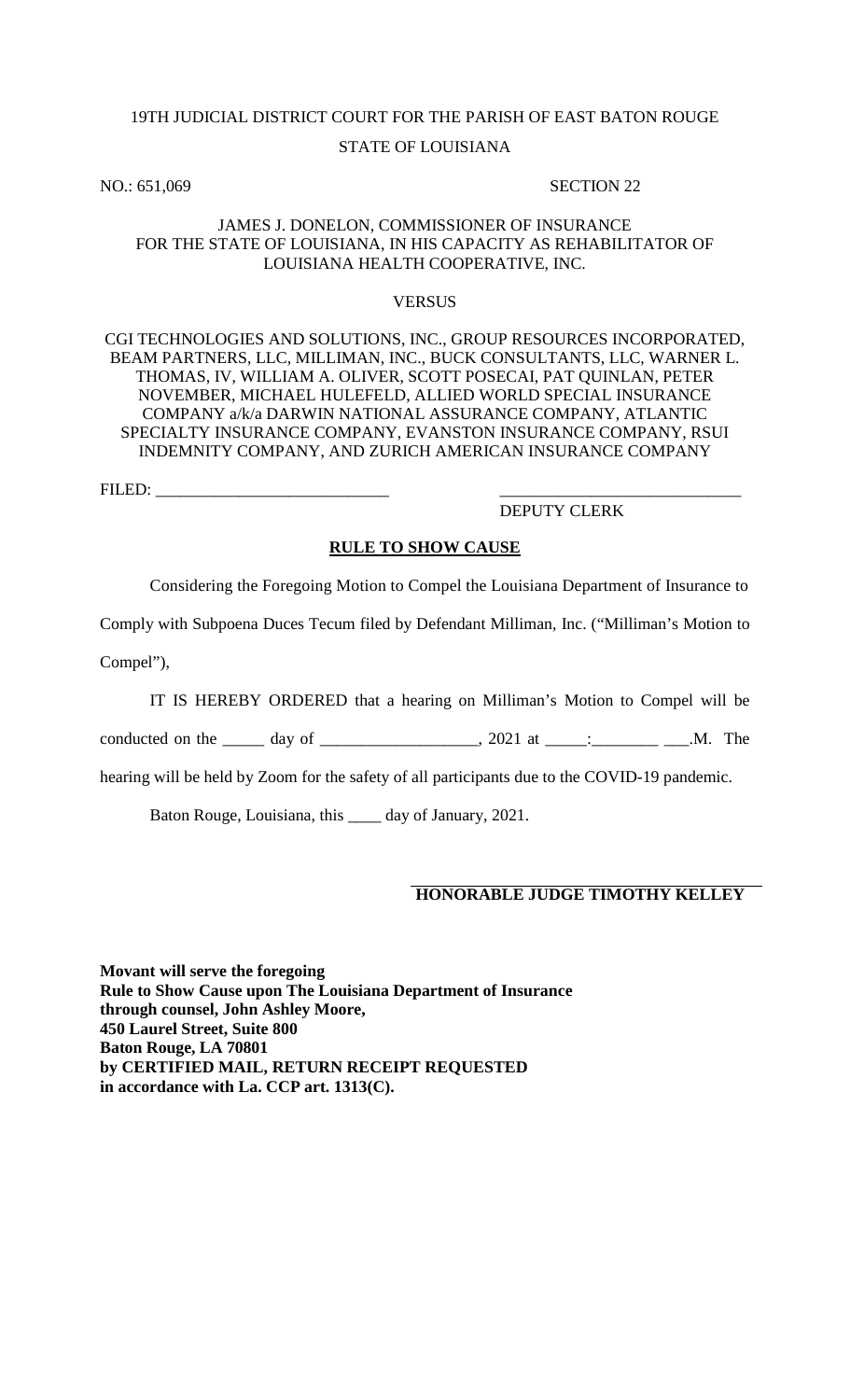# 19TH JUDICIAL DISTRICT COURT FOR THE PARISH OF EAST BATON ROUGE

### STATE OF LOUISIANA

NO.: 651,069 SECTION 22

# JAMES J. DONELON, COMMISSIONER OF INSURANCE FOR THE STATE OF LOUISIANA IN HIS CAPACITY AS REHABILITATOR OF LOUISIANA HEALTH COOPERATIVE, INC.

### **VERSUS**

CGI TECHNOLOGIES AND SOLUTIONS, INC., GROUP RESOURCES INCORPORATED, BEAM PARTNERS, LLC, MILLIMAN, INC., BUCK CONSULTANTS, LLC, WARNER L. THOMAS, IV, WILLIAM A. OLIVER, SCOTT POSECAI, PAT QUINLAN, PETER NOVEMBER, MICHAEL HULEFELD, ALLIED WORLD SPECIAL INSURANCE COMPANY a/k/a DARWIN NATIONAL ASSURANCE COMPANY, ATLANTIC SPECIALTY INSURANCE COMPANY, EVANSTON INSURANCE COMPANY, RSUI INDEMNITY COMPANY, AND ZURICH AMERICAN INSURANCE COMPANY

FILED: \_

#### DEPUTY CLERK

# **DEFENDANT MILLIMAN, INC.'S MEMORANDUM IN SUPPORT OF MOTION TO COMPEL LDI'S COMPLIANCE WITH** *SUBPOENA DUCES TECUM*

Milliman, Inc. ("Milliman") respectfully submits this memorandum in support of its Motion to Compel the Louisiana Department of Insurance (the "LDI") to comply with Milliman's November 19, 2020 amended *subpoena duces tecum* (the "Subpoena") (attached as **Exhibit A**). The LDI has objected to every one of Milliman's document requests on "relevance" grounds, and also based on La. R.S. §§ 22:2043.1 and 22:2045, which, the LDI contends, completely insulate the LDI from discovery here. The LDI has refused to produce any documents in response to the Subpoena.

The LDI undoubtedly possesses—and may be the *only* source of—critical information that directly bears on whether Milliman's work was done reasonably and competently, whether its work caused any of LAHC's losses, as the Receiver alleges, and whether the actuarial assumptions that underlay Milliman's work were reasonable given what was known at the time.

The Receiver's claims against Milliman are based, in part, on allegations that Milliman's reports supporting Louisiana Health Cooperative, Inc.'s ("LAHC") rate filings submitted to the LDI fell short of actuarial standards and were otherwise improper. Communications concerning the LDI's review of Milliman's reports and/or approval of LAHC's rates are probative because they establish a *contemporaneous* record—unaffected by hindsight or after-the-fact attempts to shift blame for LAHC's losses—that cannot be obtained from other sources concerning the quality and reasonableness of Milliman's work for LAHC. Plaintiff has admitted as much by agreeing to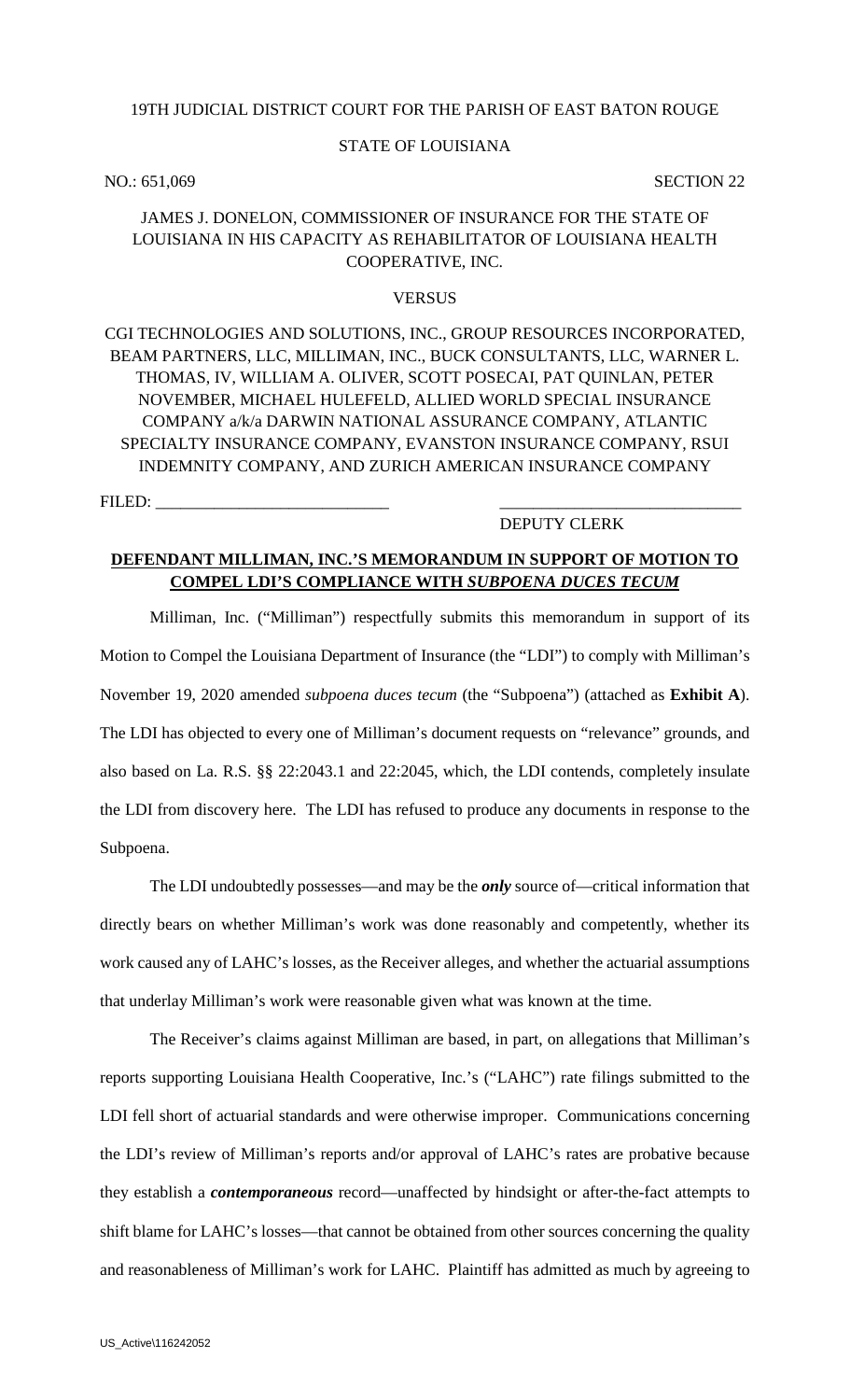produce documents "in [the Receiver's] possession and control" concerning "LDI's review and approval of LAHC's 2014 and 2015 premium rates," as well as "actuarial documents by anyone including LDI, Buck, and/or Milliman." (Pl.'s Resp. to Buck Global, LLC's First Set of Interrog. and Req. for Production of Documents, at Resp. Nos. 4-8 (Sept. 30, 2020) (attached as **Exhibit B**)). If such evidence in the Receiver's possession is relevant and discoverable, the same categories of evidence are relevant and discoverable from the LDI.

The Receiver's Petition also alleges that Milliman's reports relied on improper assumptions concerning levels of policyholder enrollment, claim coding intensity, and provider discounts, particularly as compared to other carriers in Louisiana. Milliman must be able to test these allegations by obtaining information from the LDI concerning, *inter alia*, state-wide enrollment levels, rates of other carriers, and whether or to what extent these allegedly "unreasonable" assumptions actually impacted LAHC's financial condition. *Only* the LDI has in its files this contemporaneous information, data, and analyses from other insurers who sold ACA-compliant health insurance in Louisiana. Milliman has none of it.

Similarly, the LDI will likely have information concerning what caused LAHC's financial losses and insolvency, which is directly relevant to Milliman's defenses in this case. We know, from the Insurance Commissioner's testimony before Congress in 2015, that the LDI closely monitored LAHC's financial condition, recommended in July 2015 that LAHC voluntarily wind down its operations, and had "constant and on-going contact with" the federal government. (James J. Donelon Testimony before U.S. House of Representatives Subcommittee on Oversight and Investigations re "Examining the Costly Failures of Obamacare's CO-OP Insurance Loans." (Nov. 5, 2015) (attached as **Exhibit C**)). Therefore, the LDI is likely to have information that bears directly on Milliman's contention that its work did not cause LAHC's losses, but rather that LAHC's losses were caused by factors unrelated to Milliman—including the federal government's unforeseeable decision to withhold "Risk Corridor" payments that were designed to buffer LAHC's losses in its early years. Milliman is entitled to the LDI's information concerning LAHC's financial collapse.

Finally, Milliman is entitled to obtain discovery concerning the LDI's review and approval of the settlement in the federal *Health Republic* class action, in which LAHC was the only insurer—out of 148—that did not get paid 100% of the Risk Corridor payments owed by the federal government. The Receiver has conceded that Milliman is entitled to put on a defense and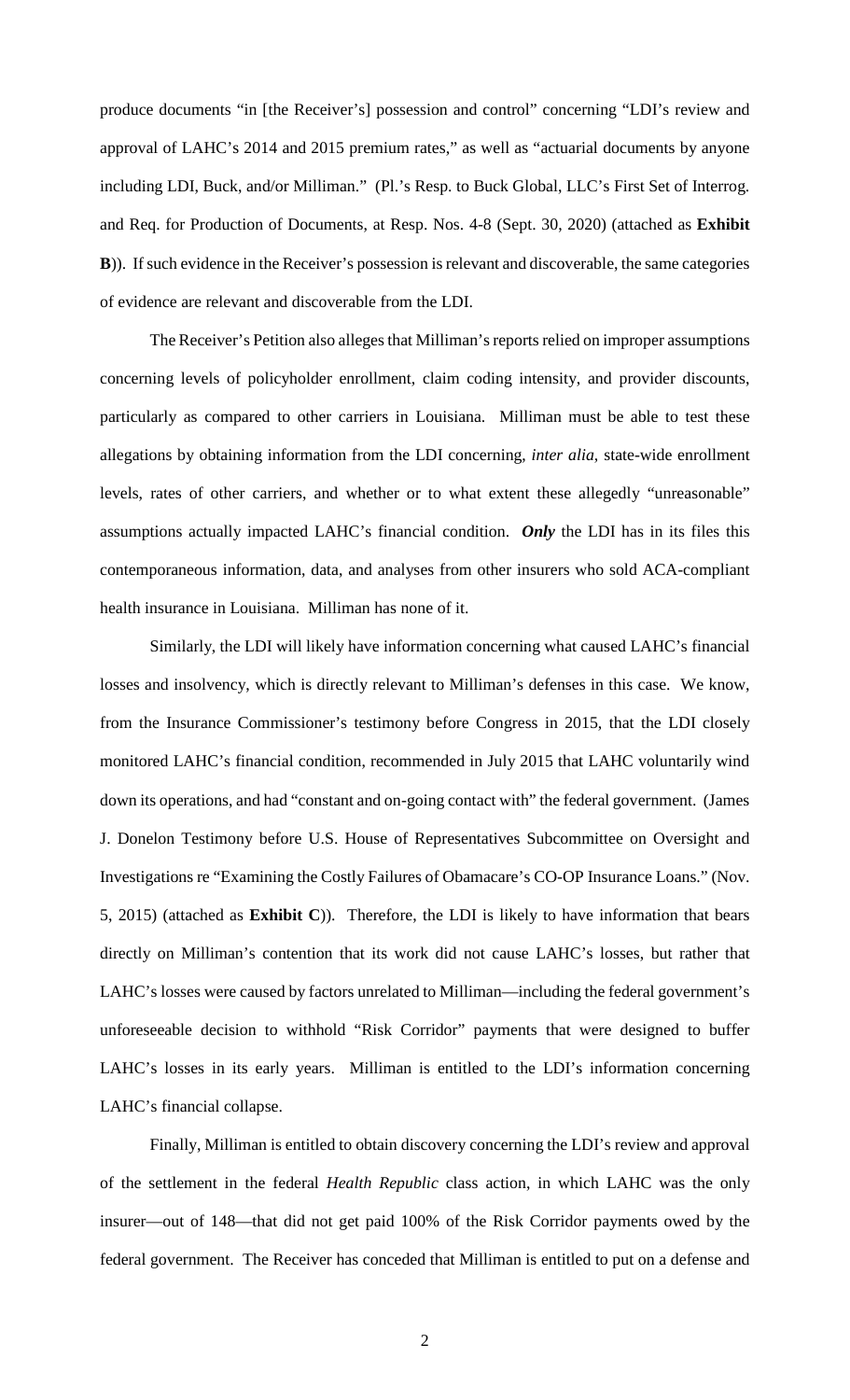"conduct reasonable discovery" concerning the Receiver's post-receivership conduct, which includes the facts and circumstances surrounding the *Health Republic* settlement. (Pl.'s Reply Mem. to Defs.' Opp'n Mem. Regarding "Regulator Fault" or "Receiver Fault" Defenses, Or In the Alternative, Mot. to Strike Defenses as a Matter of Law, at 11 (Nov. 12, 2020)).

Because the LDI cannot credibly contest the relevance of the documents the Subpoena requests, its "relevance" objections should be overruled. Milliman also offered to work with the LDI's counsel to ease any burden the Subpoena may impose on the LDI. The LDI refused to negotiate over the scope of any particular requests, however, because the LDI has also asserted wholesale statutory objections to the Subpoena.

The LDI's statutory objections are without merit. First, the LDI has echoed the Receiver's argument that La. R.S. § 22:2043.1 insulates the LDI from liability and precludes defenses based on a regulator's "action or inaction." However, immunity from *liability* does not shield a regulator's documents, knowledge, and other evidence potentially relevant to this (or any) lawsuit from *discovery*. Moreover, Milliman is entitled to see the LDI's communications about LAHC's rate filings and the other information it has requested, not to prove the LDI's liability, or to assess its "actions or inactions," which is what the statute addresses. Rather, Milliman is looking to obtain evidence and data bearing on whether Milliman's work product was prepared competently, the reasonableness of Milliman's assumptions, and the extent to which the federal government (or other external factors) caused LAHC's losses.

The LDI's objection based on La. R.S. § 22:2045 is similarly unavailing. By its plain terms, that statute only applies to documents that are (1) "produced by, obtained by, or disclosed to the commissioner. . . in the course of" a Receivership or Rehabilitation action, and (2) otherwise privileged. Neither criterion is satisfied here, as the Subpoena requests pre-insolvency documents, and the LDI has not identified an applicable privilege that would shield everything Milliman has requested from discovery.

Finally, the LDI's production of 60 non-substantive documents in response to the Receiver's public records request last year does not satisfy the LDI's discovery obligations in response to the Subpoena.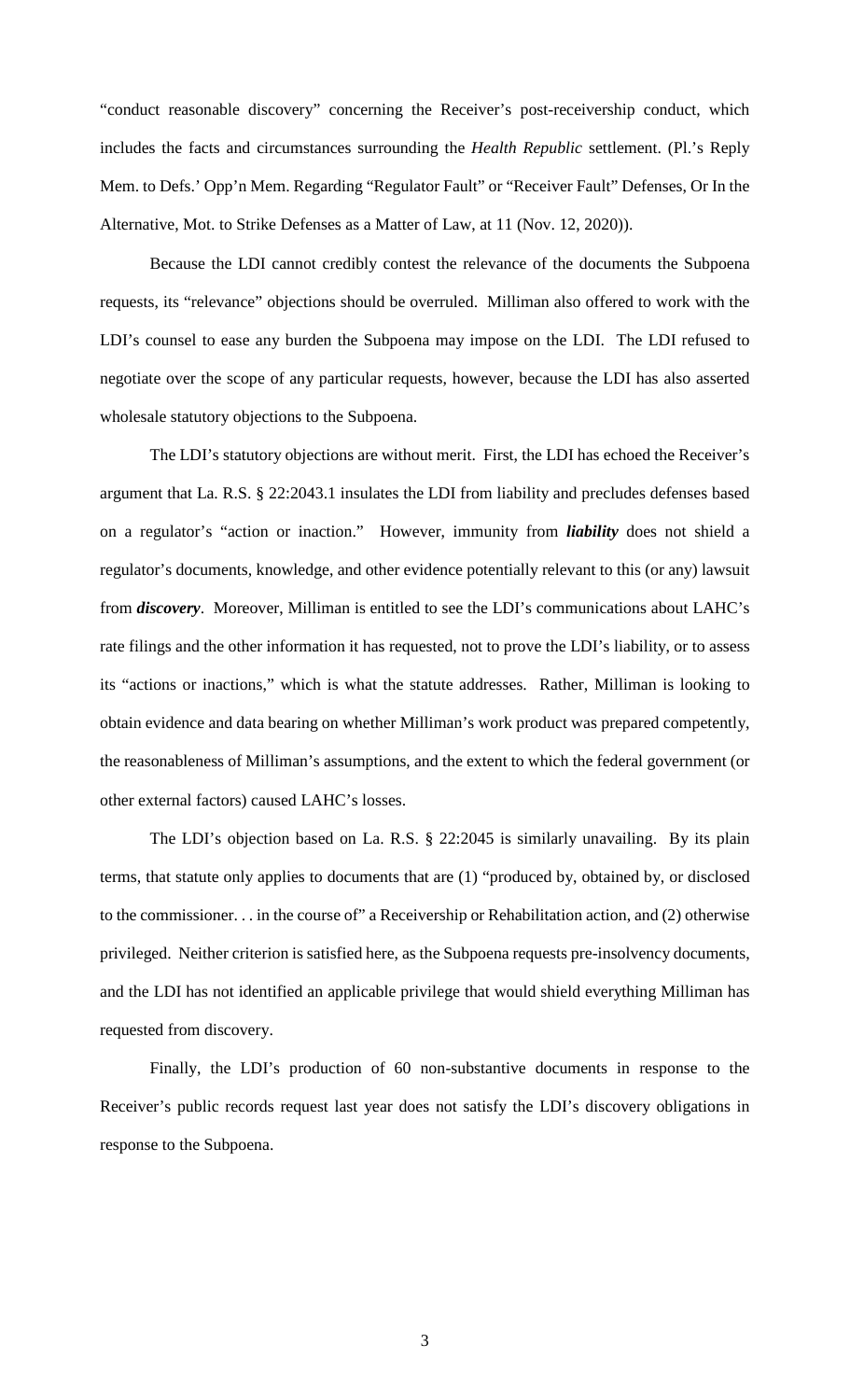For all of the reasons discussed herein and in Defendant Buck Global, LLC's ("Buck") Motion to Compel LDI's Compliance with Buck's *subpoena duces tecum*, Milliman's Motion to Compel should be granted.<sup>1</sup>

### **I. BACKGROUND**

# **A. The LDI Possesses Information Relating To The Receiver's Allegations Against Milliman And Milliman's Defenses**

By this action, the Louisiana Commissioner of Insurance, acting as Rehabilitator of LAHC, seeks to hold Milliman and its co-defendants jointly and severally responsible for LAHC's insolvency and all of its resultant losses. The Receiver's allegations against Milliman directly implicate documents and information the LDI possesses.

The Receiver's core allegations against Milliman assert that Milliman's reports supporting LAHC's 2014 rate filings were misleading and contravened actuarial standards. Because those rate filings were submitted to the LDI, the LDI is likely to have information concerning the reasonableness and propriety of Milliman's work.

Furthermore, the Petition alleges that Milliman's reports unreasonably assumed: "LAHC would achieve provider discounts on their statewide PPO product that were equal to Blue Cross Blue Shield of Louisiana" (Second Supp., Am. and Restated Pet. ("Petition") ¶ 95 (attached as **Exhibit D**)); "that there would be no difference in coding intensity between LAHC and the other insurance carriers in the State of Louisiana" (*Id.* at ¶¶ 104-5); and "that LAHC's coding efficacy would be the same as larger established health insurance carriers" (*Id*. at ¶ 107). The LDI, as the regulator with oversight over all Louisiana insurers, possesses information about other insurers' 2014 premium rate filings that could be probative of the reasonableness of Milliman's assumptions in its work for LAHC. None of this information concerns the LDI's "actions or inactions" as regulator.

Milliman's defenses likewise raise issues about which the LDI is likely to have discoverable information. For example, Milliman has alleged that other parties, and non-parties like the federal government, caused LAHC's losses, not Milliman. The LDI's Commissioner testified before Congress that the LDI played an active role in monitoring LAHC's financial condition before ultimately recommending that LAHC wind down, including the review of an "alarming" number of consumer complaints against LAHC. *See* Ex. C at 4. Per the

<sup>&</sup>lt;sup>1</sup> Milliman adopts and incorporates by reference the arguments in Buck's December 16, 2020 Memorandum in Support of Motion to Compel LDI's Compliance with its *subpoena duces tecum*.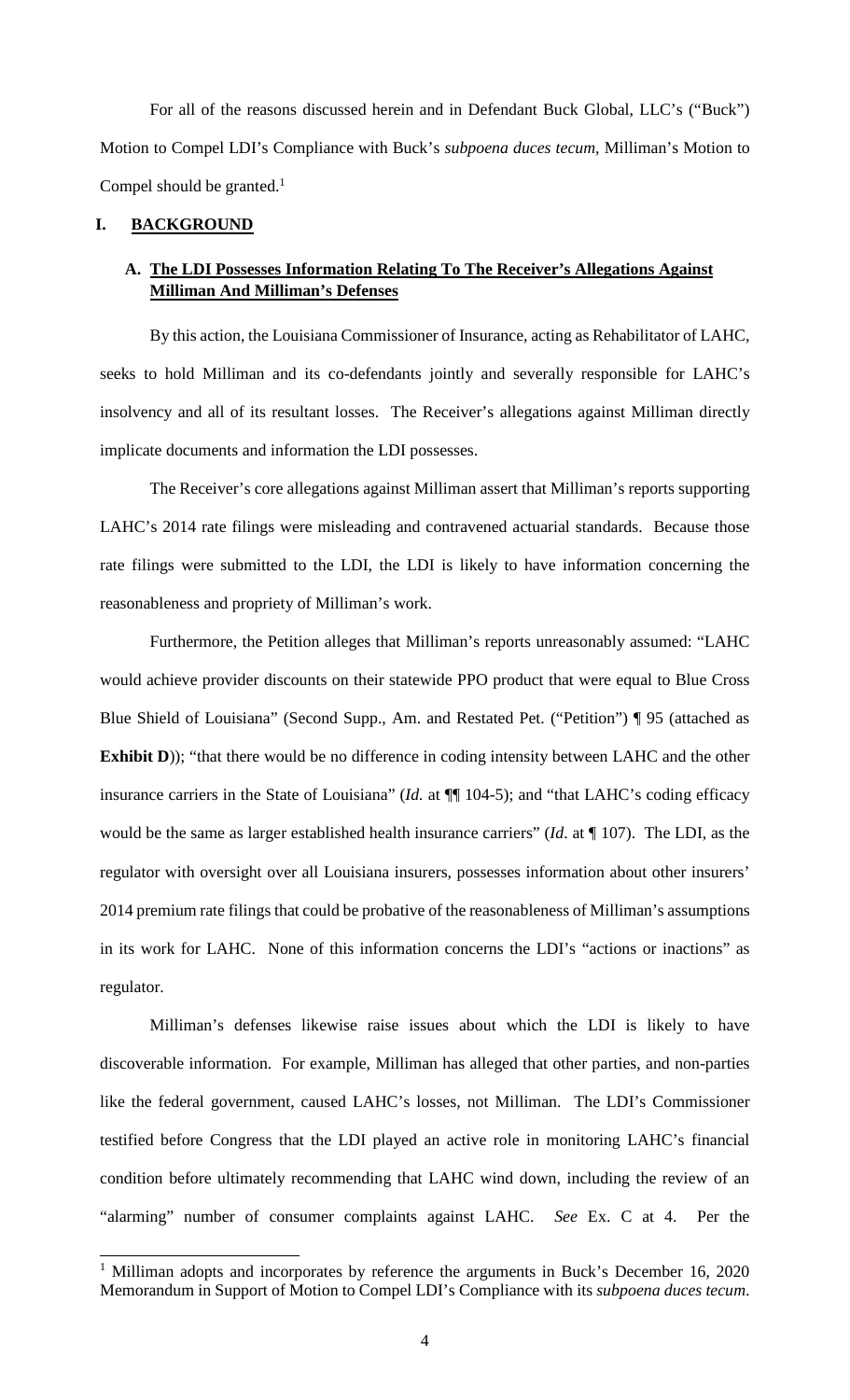Commissioner's Congressional testimony, the LDI conducted an on-site market conduct and financial examination and determined that LAHC had triggered several provisions of the state's Hazardous Financial Condition Regulation in March 2015. *Id*. at 5*.* In the months that followed, the LDI examined LAHC's ongoing viability, ultimately recommending in July 2015 that "[LAHC] . . . wind down its operations over the remainder of the 2015 calendar and plan year, rather than risk insolvency in 2016 and force enrollees to find new coverage in the beginning of the 2016 plan year." *Id.* Given the LDI's role in examining LAHC's financial and operational issues, the LDI is likely to possess information relevant to the central issue in the case—i.e., what caused LAHC's financial losses and insolvency.

The LDI's communications with and about the federal government with respect to LAHC will likewise bear directly on Milliman's defense given the government's central role in wrongfully causing LAHC's failure.<sup>2</sup> Neither information concerning LAHC's financial condition nor the LDI's communications with the federal government implicate the LDI's pre-receivership "actions or inactions."

### **B. Milliman's Subpoena To The LDI**

In light of the allegations and defenses at issue in this case, Milliman's document demands to the Receiver sought responsive documents in the LDI's possession, custody or control. As this Court is aware, the Receiver refused to produce LDI documents (other than those on LAHC's own servers), and Defendants moved to compel. In opposing that motion, the Receiver argued that Defendants could obtain the documents being sought by "mak[ing] a simple public records request to the [LDI] requesting the production of regulatory documents maintained by LDI regarding LAHC . [. . .]" (Opp. Mem. to Defs.' Mot. to Compel, at 2 (Sept. 17, 2020); *see also* Tr. of Hr'g on Defs.' Mot. to Compel, at 20 (Sept. 25, 2020) (attached as **Exhibit E**) ("[The Receiver] would suggest to [the Court] regardless of the ultimate decision on custody... there are other vehicles. I mean, a third-party subpoena. . . . Nothing prevents the defendants from issuing a third-party subpoena to the Department of Insurance, which would be bound by the discovery rules set by Your Honor.")).<sup>3</sup> This Court, in denying Defendants' Motion, stated that Defendants could

<sup>&</sup>lt;sup>2</sup> This Court has recognized the significance of the federal government's failure to make Risk Corridor payments, including in its Order compelling LAHC to file monthly updates regarding the status of litigation concerning these payments.

<sup>&</sup>lt;sup>3</sup> See also Ex. E, at 28-35, 38, 40 (Receiver's counsel advising the Court that Defendants can obtain the requested documents through a subpoena directed to the LDI).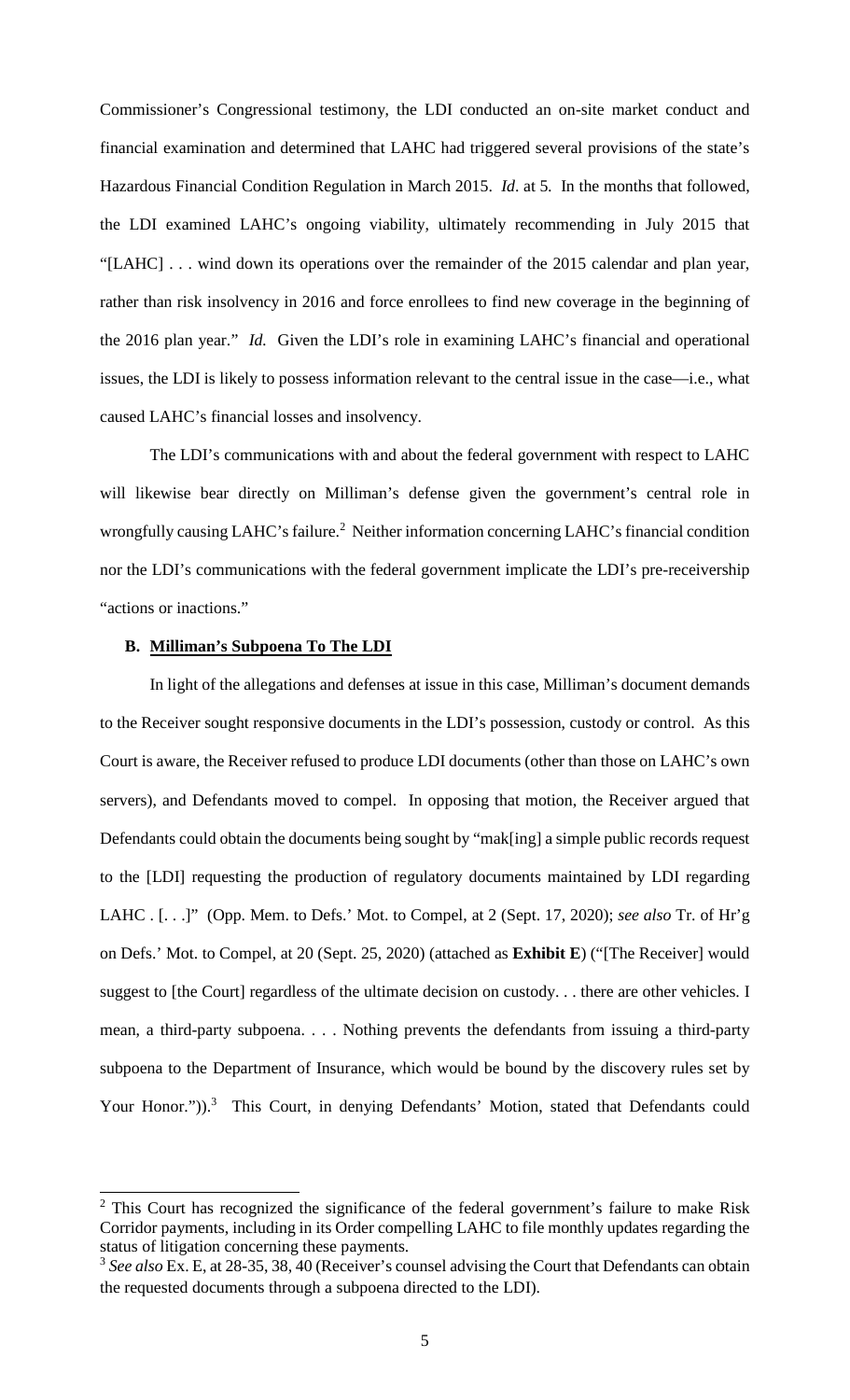proceed by "third-party subpoena, which the court believes it the proper vehicle through which to obtain the documentation [from the LDI]." Ex. E at 50.

At the November 20, 2020 hearing on the Receiver's Motion for Partial Summary Judgment and Motion To Strike "Regulator Fault" defenses, the Court recognized that its grant of the Receiver's Motion was not dispositive of the discoverability of LDI documents. Rather, the Court correctly recognized that LDI regulatory documents may be discoverable under Louisiana's broad discovery rules.

On or about November 17, 2020, Milliman served a subpoena on the LDI. Milliman served the amended Subpoena on November 19, 2020. The Subpoena requested, among other documents, the following categories of information that related directly to the Receiver's claims against Milliman and Milliman's defenses:

- Communications concerning Milliman's reports in support of LAHC's 2014 rate filings (*See, e.g.*, Ex. A, Reqs. 12, 13, 15);
- Information concerning other insurers' 2014 rate filings, which could be used to test the reasonableness of Milliman's assumptions (*Id.*, Reqs. 16, 17);
- Documents concerning LAHC's financial condition and insolvency (*Id.*, Reqs. 29- 33);
- Communications with the federal government concerning changes to and implementation of the Affordable Care Act on LAHC's financial condition (*Id.*, Reqs. 19, 20); and
- Communications concerning the *Health Republic* settlement (*Id.*, Reqs. 37, 38).

The LDI responded to the original subpoena on December 4, 2020 (attached as **Exhibit F**), and the amended Subpoena on December 8, 2020 (attached as **Exhibit G**). The LDI asserted wholesale objections to every one of Milliman's requests. With no explanation, the LDI objected that Milliman's requests seek documents that are "not relevant and are not reasonably calculated to lead to the discovery of admissible evidence," and/or are "overbroad, lacking a reasonably accurate description of the documents being requested, lacking proportionality, unreasonable, oppressive, and incomprehensible." (Ex. G, Resp. to Reqs. 1-38). The LDI also incorrectly claims that its documents are protected from disclosure under La. R.S. §§ 22:2043.1 (*id*., Resp. to Reqs. 1, 7, 9, 10, 12-15, 17-24, 28-34, 38) and/or 22:2045 (*id*.), and/or that its discovery obligations have been satisfied by its production in response to the Receiver's public records request last year. (*Id.*, Resp. to Reqs. 2-3). Compounding the LDI's unfounded blanket objections is its highly irregular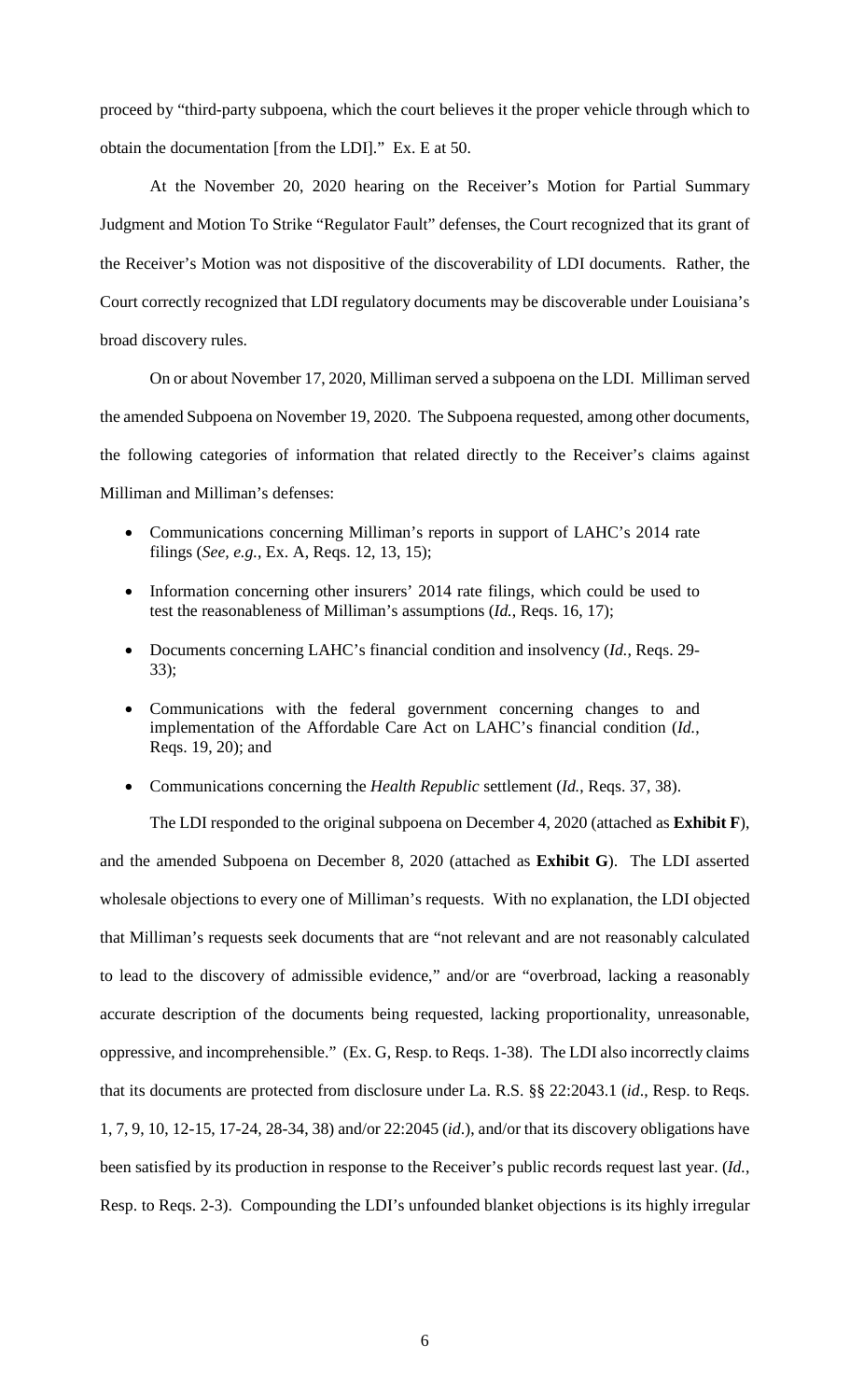position that it is unable to understand common terms, such as the word "work," a term the LDI itself uses.<sup>4</sup>

On December 15, 2020, counsel for Milliman met and conferred by telephone with counsel for the LDI, in an attempt to resolve the discovery dispute in accordance with Local Rule 10.1. Counsel for the LDI stated that the LDI would maintain its statutory objections, therefore there was no reason for Milliman to negotiate over the scope of any of its requests. Counsel for the LDI confirmed that it will not produce any documents in response to Milliman's Subpoena, necessitating this motion to compel.

# **II. ARGUMENT**

# **A. The LDI's "Relevance" Objections Should Be Overruled Because Milliman's Requests Relate To Claims And Defenses In This Action And Are Reasonably Calculated To Lead To The Discovery Of Admissible Evidence**

Under La. Code Civ. P. art. 1422, "[p]arties may obtain discovery regarding any matter, not privileged, which is relevant to the subject matter involved in the pending action, whether it relates to the claim or defense of the party seeking discovery or to the claim or defense of any other party. "The test of discoverability is not the admissibility of the particular information sought, but whether the information appears reasonably calculated to lead to the discovery of admissible evidence." *Lehmann v. Am. S. Home Ins. Co.*, 615 So. 2d 923, 925 (La. App. 1 Cir. 1993). The Louisiana Supreme Court has made clear that litigants are entitled to "extremely broad" discovery. *MTU of N. Am., Inc. v. Raven Marine, Inc*., 475 So. 2d 1063, 1067 (La. 1985); *see also Collins v. Crosby Grp., Inc.*, 551 So. 2d 42, 43 (La. App. 1 Cir. 1989), *writs denied*, 556 So. 2d 39, 42 (La. 1990) ("[A]ny relevant matter, not privileged, is discoverable.").

We are aware of no authority, and the LDI has provided none, that insulates an insurance regulator from producing documents that relate to an insurer's insolvency in a suit where, as here, a receiver seeks damages from a defendant for causing that insurer's insolvency. On the contrary, courts in Louisiana and elsewhere have consistently determined that regulators must produce relevant documents in such cases. In *Donelon v. Herbert Clough, Inc*., the court compelled the LDI to produce documents related to its supervision of a failed insurer where the Commissioner, as receiver, alleged that defendants caused the insurer's losses and insolvency. No. CV 03-282-A-M2, 2006 WL 8436324, at \*6 (M.D. La. Oct. 19, 2006). The *Herbert Clough* court

<sup>&</sup>lt;sup>4</sup> The Receiver's Petition refers to Milliman's "work" no less than five times. Ex. D at  $\P$  22, 89, 92, 93, 112.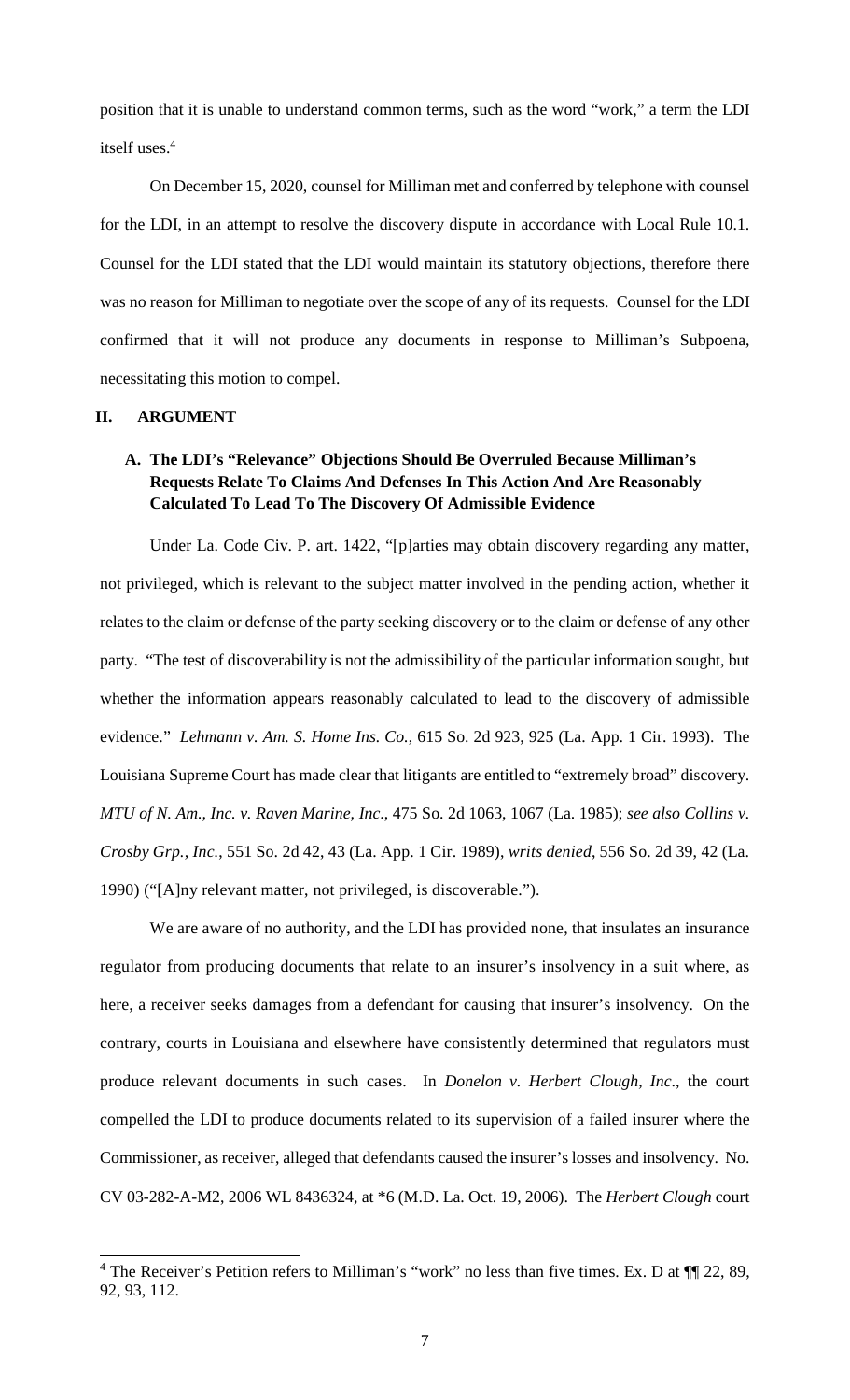held that the Commissioner's suit opened the door to the LDI's regulatory records and that the Commissioner "has an obligation, in his capacity as 'regulator' or 'director' of the DOI, to produce all non-privileged documents relevant to the supervision of [the insurer] prior [to] its rehabilitation and liquidation." *Id*. 5

Similarly, in *Benjamin v. Sawicz*, an Ohio appellate court affirmed the trial court's discovery order compelling the regulator to produce documents about a failed insurer. 159 Ohio App. 3d 265, 270 (2004). The *Sawicz* court firmly rejected the notion that the "[Ohio Department of Insurance] should be permitted to take control of a privately owned company, put it out of business, sue its officers for failing to run the company properly, and deny the officers access to documents that could allow them to defend themselves." *Id.* at 275 (internal quotations omitted)*.* The *Sawicz* court held that "[u]nder these circumstances, and where [the Superintendent] has under her control, through the department of insurance, special and direct knowledge vital to the action, [. . .] the superintendent must disclose all information material and relevant to this action, whether in the superintendent's capacity as regulator or liquidator." *Id.* (internal quotations omitted). *See also Matter of Ideal Mut. Ins. Co*., 140 A.D.2d 62, 532 N.Y.S.2d 371, 375-76 (1988); *Resolution Tr. Corp. v. Deloitte & Touche*, 145 F.R.D. 108 (D. Colo. 1992) (granting defendants' motion to compel production of regulatory documents concerning the cause for a failed thrift's insolvency).

The LDI also fails to explain why it believes that Milliman's requests are "not relevant" or "not reasonably calculated to lead to the discovery of admissible evidence." For that reason alone, the LDI's objections are legally insufficient. *See, e.g.*, *Chevron Midstream Pipelines LLC v. Settoon Towing LLC*, 2015 WL 269051, at \*3 (E.D. La. Jan. 21, 2015) ("Boilerplate and general objections, including those vaguely asserting privilege(s), 'are taglines, completely devoid of any individualized factual analysis'" and are "not adequate to voice a successful objection"); *KeyBank Nat. Ass'n v. Perkins Rowe Assocs.*, 2011 WL 765925, at \*4 (M.D. La. Feb. 25, 2011) (holding that blanket objections or objections that are not supported with any factual or legal basis "cannot be sustained"). Similarly, there is no reasonable justification for LAHC's boilerplate objections to Milliman's requests as "lacking subject designation and temporal limitation," especially when LAHC was only operational for less than two years.

<sup>&</sup>lt;sup>5</sup> The Louisiana Supreme Court has stated that Louisiana's discovery rules are derived from the Federal Rules of Civil Procedure, and therefore authority construing analogous federal rules is persuasive in Louisiana. *In re Marriage of Kuntz*, 2006-0487 (La. 05/26/06), 934 So. 2d 34, 35.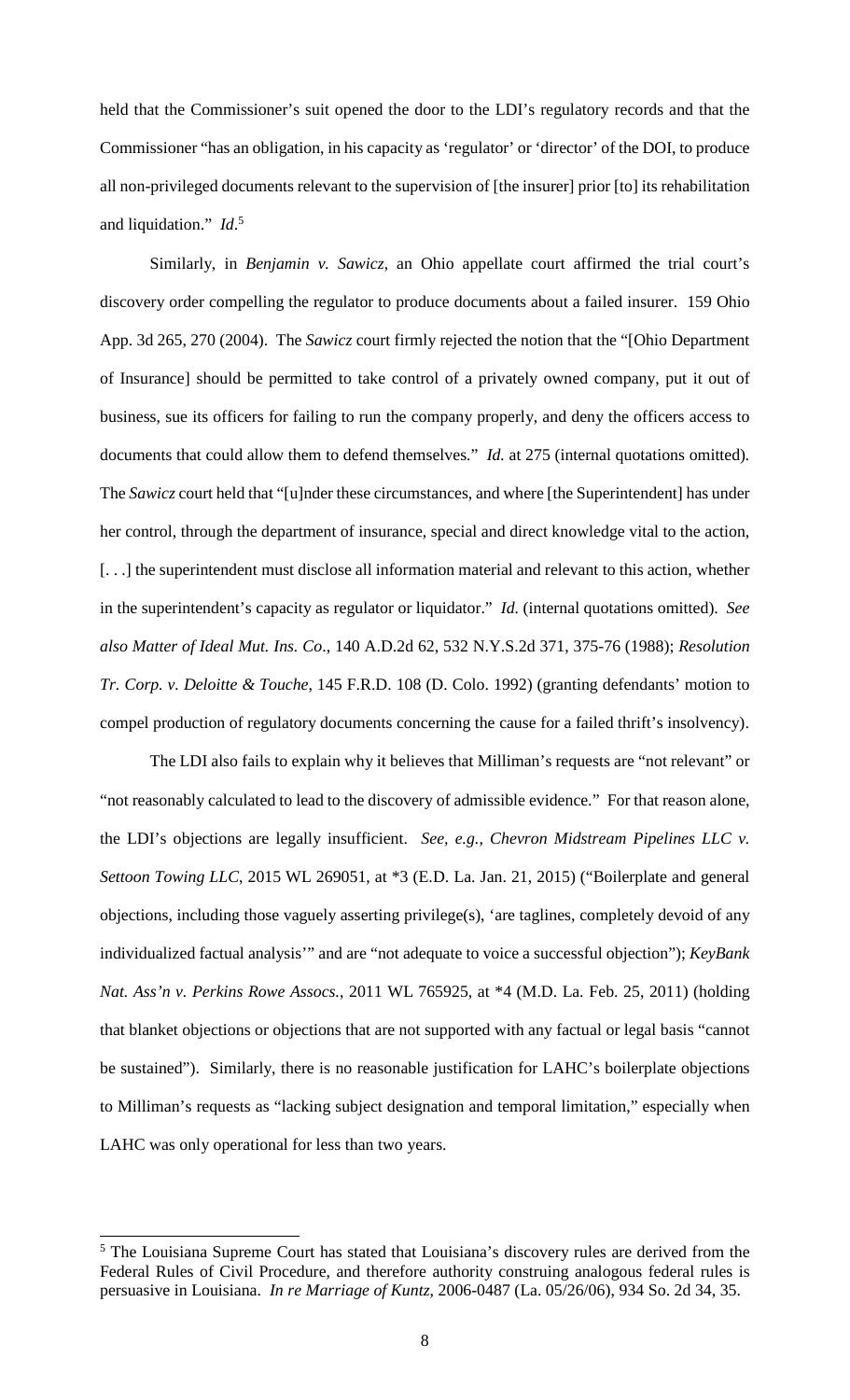Discovery from the LDI is directly relevant to Milliman's ability to defend itself, and the LDI cannot evade its obligations with boilerplate objections that every one of Milliman's requests is "not relevant" and "not reasonably calculated to lead to the discovery of admissible evidence." Each of Milliman's requests seeks relevant discovery about the propriety of Milliman's work and the reasons for LAHC's losses both pre-receivership and as a result of the Receiver's management of LAHC's estate. Moreover, Milliman's requests for LDI documents are, at a minimum, reasonably calculated to lead to the discovery of admissible evidence. For example, regardless of whether LDI communications concerning LAHC's 2014 or 2015 premium rates are admissible, if the LDI's analysis relied on data from other insurance companies or rate books, that factual rate data, which does not implicate the LDI's "actions or inactions," could be admissible evidence if it bears on the reasonableness of Milliman's assumptions.

# **B. La. R.S. § 22:2043.1 Does Not Allow The LDI To Withhold Documents Responsive To Milliman's Subpoena**

The LDI's objections based on La. R.S. § 22:2043.1 are meritless for two reasons. First, Milliman is not seeking discovery from the LDI to assess the regulator's "actions or inactions" or to "delegate responsibility" to a state agency. *Wooley v. Lucksinger*, 61 So. 3d 507, 606 (La. 2011). Rather, the LDI's review and approval of Milliman's work in connection with LAHC's rate filings goes to whether that work was reasonable and competent. Likewise, Milliman's requests for LDI's documents related to the reasons for LAHC's financial insolvency and/or the LDI's review and approval of the settlement in the federal *Health Republic* class action are reasonably calculated to lead to the discovery of admissible evidence concerning whether other parties—including the federal government—may have caused LAHC's losses. Thus, as this Court stated at the November 20, 2020 hearing, LDI documents may be discovered if they fall within the broad scope of discovery permitted under Louisiana law notwithstanding the Court's dismissal of Defendants' "regulator fault" affirmative defenses.

Second, the LDI's immunity from *liability* does not immunize it from *discovery*. Courts in analogous cases have held that regulatory documents are relevant and discoverable in receivership actions, even when "regulator fault" defenses are disallowed. For example, in *F.D.I.C. v. Dosland*, the court held that the internal Office of Thrift Supervision ("OTS") regulatory documents were relevant and discoverable even though the court had previously "limit[ed] defendants' ability to rely on OTS's actions as an affirmative defense." No. C13-4046- MWB, 2014 WL 1347118, at \*4 (N.D. Iowa Apr. 4, 2014). The court held that "FDIC-R must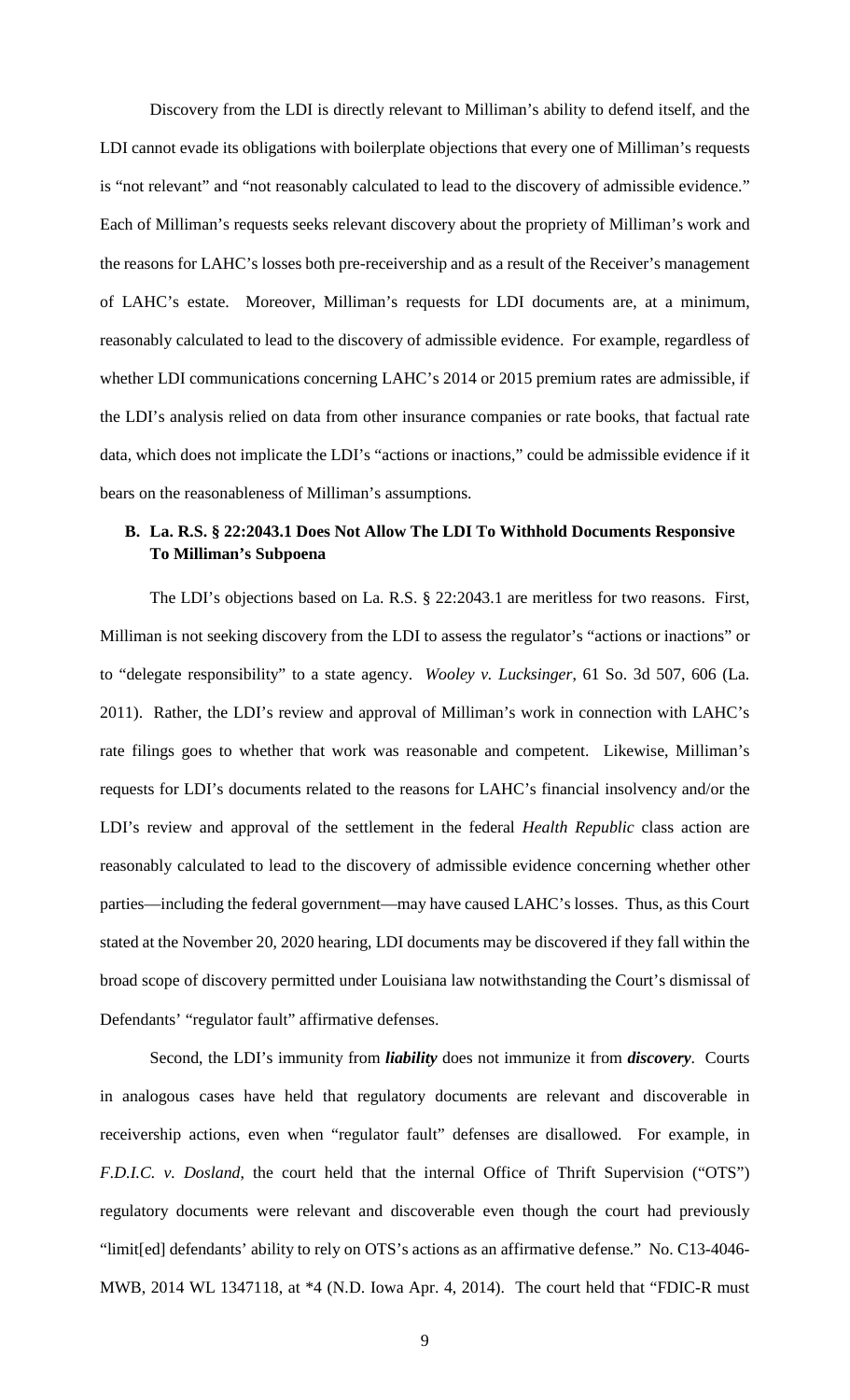prove that the defendants' conduct violated an applicable standard of care. It is within the realm of reasonable possibility that internal OTS documents may contain information that is relevant to the defendants' denials that any such violations occurred." *Id.*; *see also F.D.I.C. v. Berling*, No. 14-CV-00137-CMA-MJW, 2015 WL 3777408, at \*2 (D. Colo. June 16, 2016) (compelling production of documents in regulator's possession even where they "may ultimately prove inadmissible for a variety of reasons," because "they might nonetheless contain information leading to the discovery of admissible evidence").

Similarly, in *F.D.I.C. v. Clementz*, No. 2:13-CV-00737-MJP, 2014 WL 4384064, at \*2-4 (W.D. Wash. Sept. 4, 2014), the court, over the FDIC receiver's objections, granted the defendant's motion to compel production of internal documents held by FDIC regulators "related to any regulatory examinations, loans, and handling of loans, warnings, or criticisms and oversight." *Id.* at \*1. The court held that the FDIC's contemporaneous evaluation of the loans in question was relevant to the FDIC receiver's claims against the defendants and thus discoverable. *Id. See also F.D.I.C. v. Clementz*, No. C13-737 MJP, 2015 WL 11237021, at \*4 (W.D. Wash. Sept. 24, 2015) (in a subsequent ruling, reiterating that "the FDIC's conduct as regulator and examiner remains relevant to whether defendants breached their duties of care, and Defendants are still entitled to raise the FDIC's approval and authorization of specific loans to attack plaintiff's case in chief"); *Colonial BancGroup, Inc. v. PricewaterhouseCoopers, LLP*, 110 F. Supp. 3d 37, 41-42 (D.D.C. 2015) (pre-receivership regulatory documents discoverable even though regulator fault defenses were barred because documents "would reflect real-time observations, analyses, and assessments of bank management, the MWLD, risk factors, controls, audits, and other aspects of the bank that relate directly to the claims and defenses [. . . ], or at least reasonably could lead to information bearing on [these] issues").

# **C. La. R.S.** § **22:2045 Does Not Allow The LDI To Withhold Contemporaneous, Non-Privileged Documents Responsive To The Subpoena**

The LDI's objections based on La. R.S. § 22:2045 are also without merit. La. R.S. § 22:2045 protects the confidentiality of documents that are both: (1) "produced by, obtained by, or disclosed to the Commissioner [. . .] *in the course of an action pursuant to*" Louisiana Insurance Code Chapter 9, *and* (2) "confidential or privileged pursuant to any other provision of law." (emphasis added). La. R.S. § 22:2045 does not preclude the LDI from producing documents responsive to the Subpoena because Milliman seeks contemporaneous evidence generated *before* LAHC was placed in receivership.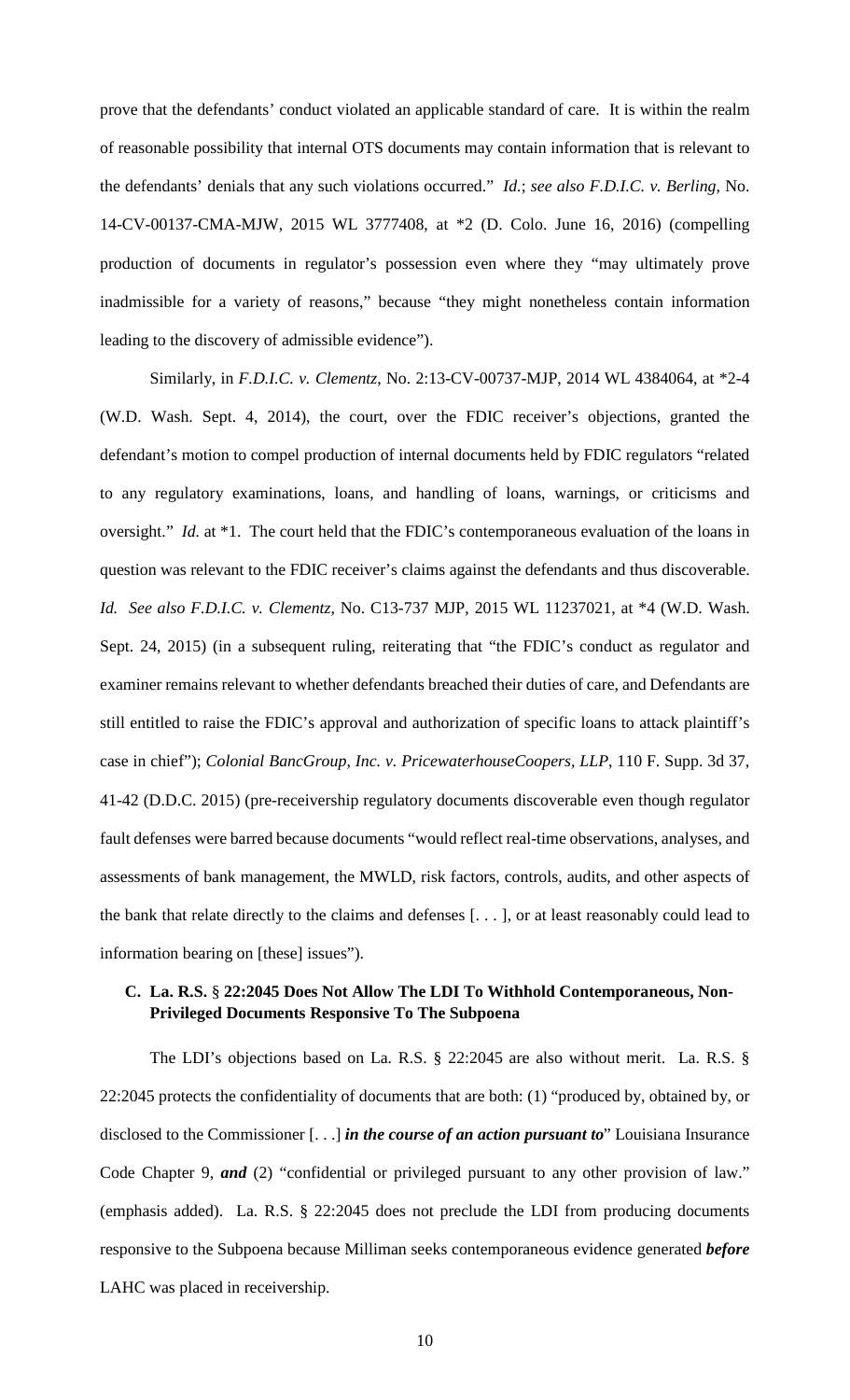Moreover, La. R.S. § 22:2045 only protects documents that are otherwise "confidential or privileged pursuant to any other provision of law." To the extent that the LDI claims that responsive documents are otherwise privileged, the LDI has the burden of proving that that privilege applies. The LDI's objections fail to identify any applicable privilege that covers the documents at issue. As the First Circuit Court of Appeals has held, "the party asserting the privilege has the burden of proving that the privilege applies; further, the party asserting the privilege must adequately substantiate the claim and cannot rely on a blanket assertion of privilege." *Nelson v. Carroll Cuisine Concepts, LLC*, 2018-1079, p. 1 (La. App. 1 Cir. 11/09/18). The LDI has made a "blanket" assertion of privilege that is not sufficient to sustain its burden

# **D. The LDI's Production In Response To Plaintiff's Public Records Request Does Not Satisfy Its Obligations Under The Subpoena**

The LDI also objects to the majority of Milliman's requests by arguing that "public records regarding LAHC, subject to production pursuant to La. R.S. § 44:1, *et seq*., were produced to J.E. Cullens, Jr. of Walters, Papillion, Thomas, Cullens, LLC, who produced such documents to 'All Defense Counsel in LAHC,'" and that such production satisfies the LDI's discovery obligations in response to the Subpoena. (Ex. G, LDI's Resp. to Reqs. 1, 7, 9, 10, 12-15, 17-24, 28-34, 38). The LDI's production in response to the Receiver's public records request, consisting of only 60 documents, is incomplete and does not respond to the vast majority of Milliman's requests.

The LDI also does not, and cannot, deny that it possesses more documents than those contained in its production to the Receiver. The LDI's minimal production contains *zero* documents related to: (1) LAHC's premium rates, (2) LAHC's financial losses (other than a statement for a single quarter), (3) LAHC's enrollment issues, or (4) the decision to place LAHC into rehabilitation (other than the Petition for Rehabilitation, which is in the public record). The LDI produced only *one* email that references Milliman in any way at all. The 51 documents in the LDI's production reflecting communications between the LDI and LAHC are non-substantive, perfunctory emails, primarily relating to employee, director, or officer hires and terminations nothing relating to the claims and defenses at issue in this case.

Attached as **Exhibit H** is a chart reflecting that few of the LDI's previously-produced documents correspond to Milliman's requests for production in the Subpoena. Given the LDI's extensive involvement with and monitoring of LAHC, the LDI's minimal, non-probative production cannot be the extent of the LDI's files concerning LAHC.